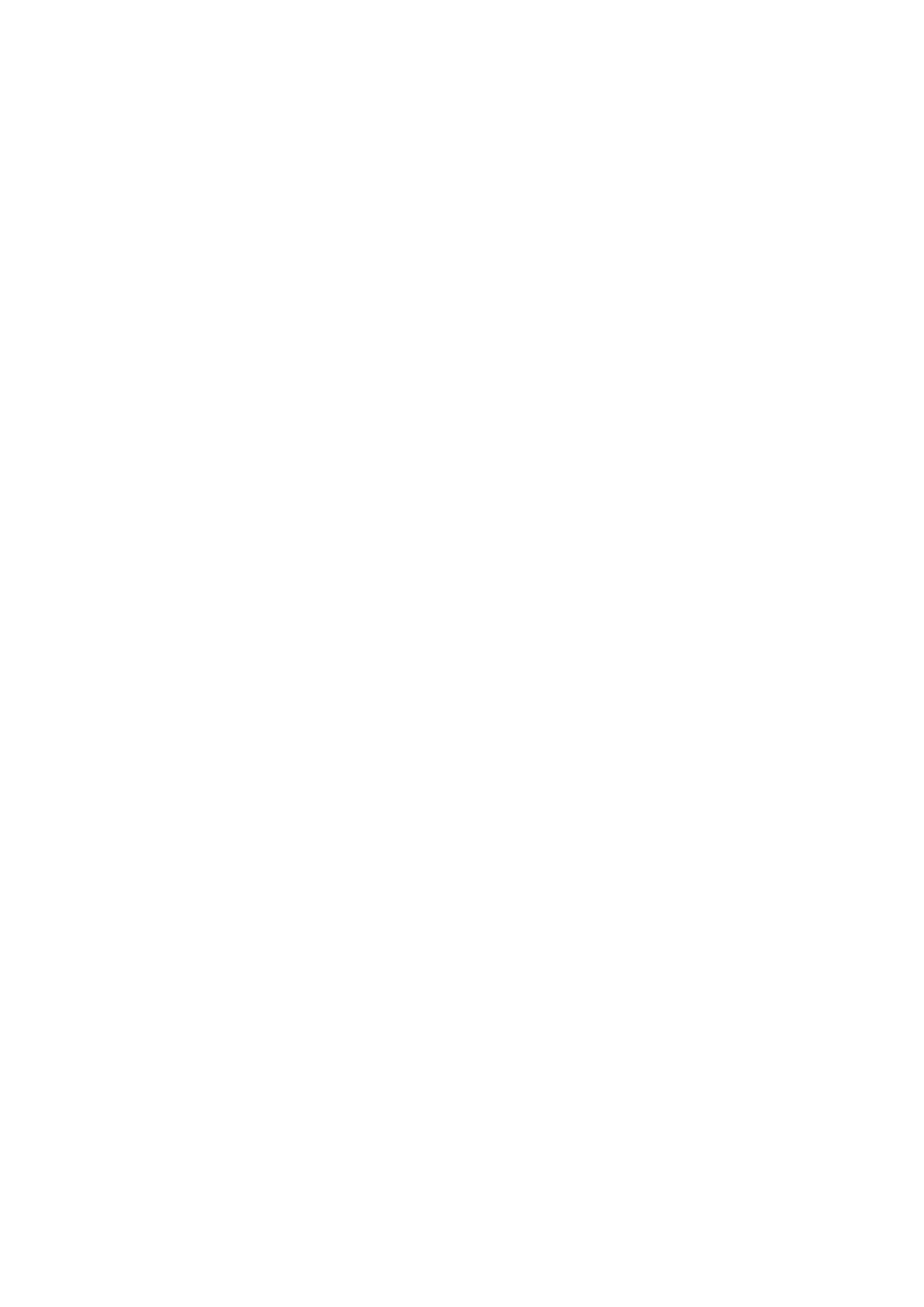# **NORTHERN TERRITORY OF AUSTRALIA**

# **SENTENCING AMENDMENT ACT 2022**

**Act No. [ ] of 2022** \_\_\_\_\_\_\_\_\_\_\_\_\_\_\_\_\_\_\_\_

\_\_\_\_\_\_\_\_\_\_\_\_\_\_\_\_\_\_\_\_

# **Table of provisions**

| 3              |                                      |  |
|----------------|--------------------------------------|--|
| $\overline{4}$ |                                      |  |
| 5              |                                      |  |
|                | 78DC Level 3 offence – first offence |  |
| 6              |                                      |  |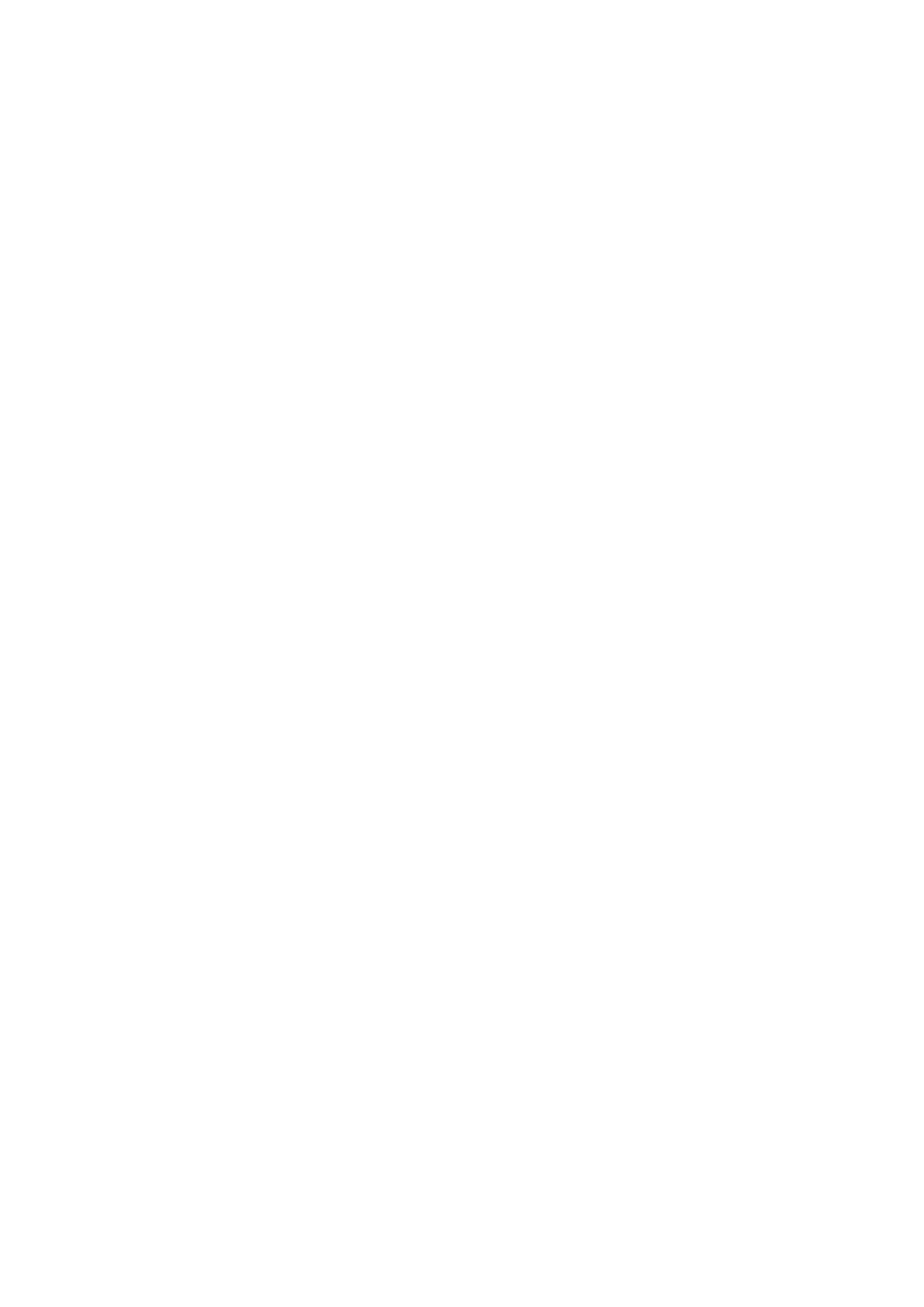

# **NORTHERN TERRITORY OF AUSTRALIA** \_\_\_\_\_\_\_\_\_\_\_\_\_\_\_\_\_\_\_\_

# **Act No. [ ] of 2022** \_\_\_\_\_\_\_\_\_\_\_\_\_\_\_\_\_\_\_\_

An Act to amend the *Sentencing Act 1995* to provide for mandatory sentencing of offenders for assaults to police or workers

> [*Assented to [ ] 2022*] [*Introduced [ ] 2022*]

# **The Legislative Assembly of the Northern Territory enacts as follows:**

|                         | <b>Short title</b>                                                                                          |
|-------------------------|-------------------------------------------------------------------------------------------------------------|
|                         | This Act may be cited as the Sentencing Amendment Act 2022.                                                 |
| $\overline{2}$          | <b>Commencement</b>                                                                                         |
|                         | This Act commences on the day after the day on which the<br>Administrator's assent to this Act is declared. |
| $\mathbf{3}$            | <b>Act amended</b>                                                                                          |
|                         | This Act amends the Sentencing Act 1995.                                                                    |
| $\overline{\mathbf{4}}$ | <b>Section 78CA amended (Offence levels)</b>                                                                |
| (1)                     | Section 78CA(3)(b)(ii)                                                                                      |
|                         | omit                                                                                                        |
|                         | offence.                                                                                                    |
|                         | insert                                                                                                      |
|                         | offence;                                                                                                    |
|                         |                                                                                                             |